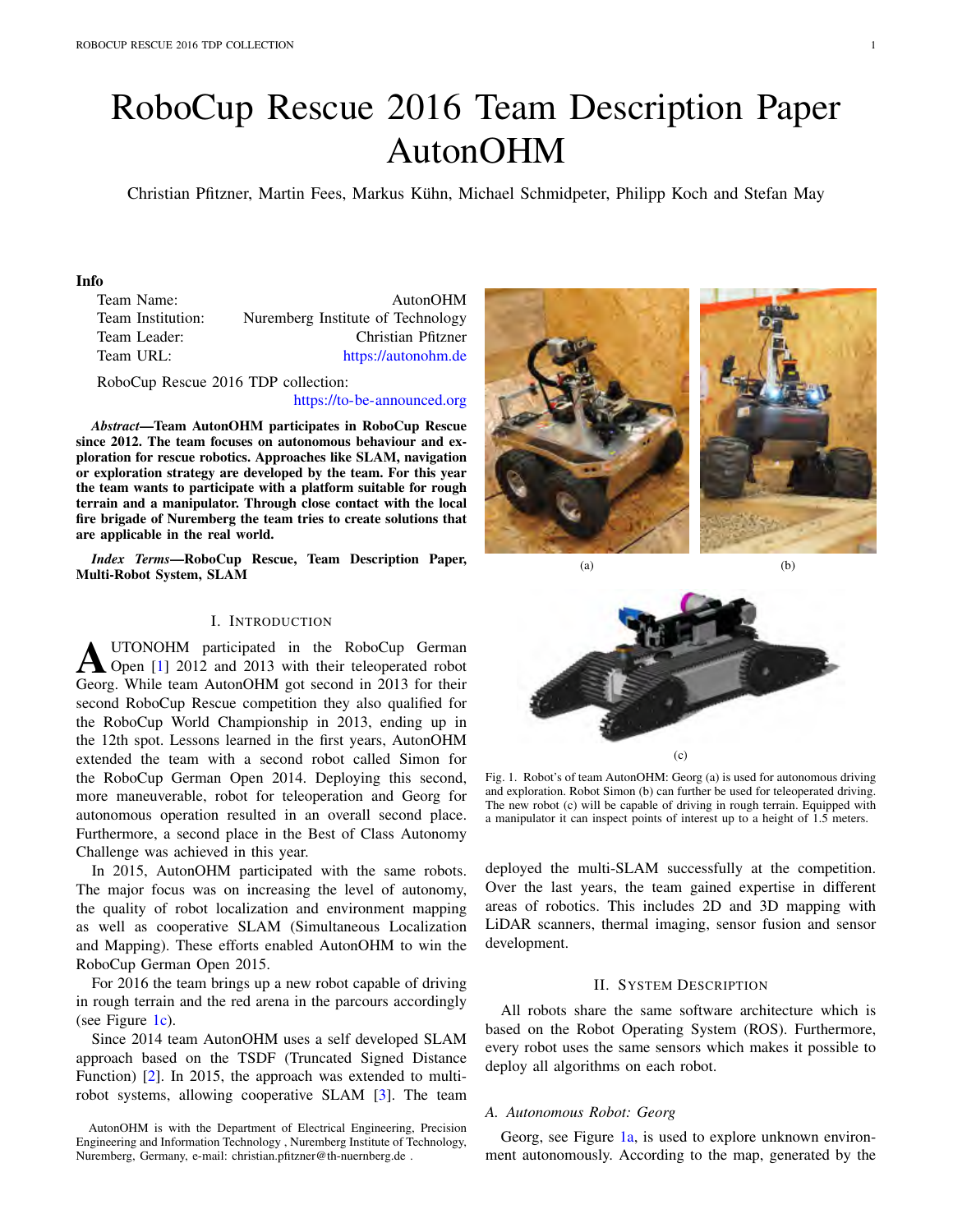SLAM algorithm (see Figure  $3d$ ), Georg is planning its path to inspect points of interest and to explore unknown environment time efficiently. Furthermore, it is equipped with algorithms for traversability analysis which considers the mobility capabilities of the robot chassis and therefore detects and maps dangerous or difficult obstacles. The traversability mapping uses 3D sensors, such as a structured light camera.

## *B. Teleoperated Robot: Simon*

Some tasks are too complex to be handled autonomously. Challenging obstacles like ramps or rough terrain, for instance. The remote controlled robot Simon, see Figure 1b, has a higher mobility than Georg and is able to explore areas Georg cannot reach. Additionally, a manipulator arm is mounted on top, allowing the operator to inspect special points of interest such as small holes.

## *C. Rough Terrain Robot*

The new robot (nameless till now), see Figure 1c, has been developed in cooperation with the RoboCup Rescue Robot Team of the Carinthia University of Applied Sciences Villach. With its chain wheel drive and four flippers it is able to handle complex obstacles like stairs and step-fields. A robot arm is able to do inspection and manipulation tasks like opening doors. The system will be remote controlled and mainly be used for rough terrain, such as the red arena. Currently, a new robot arm with seven degrees of freedom is under development. This will extend the skills of the robot to manipulation (e.g. opening doors) and enhance its inspection abilities.

# *D. Hardware*

Georg and Simon are both wheeled. Due to higher motor power and higher ground clearance Simon is more capable to drive in rough terrain.

Both robots are equipped with a mini computer including a power-saving Intel Core i7.

*1) Leveling Plattform:* The levelling platform consists of two servo drives which are able to align the laser scanning plane horizontal with two degrees of freedom. The orientation of the chassis is measured with a inertial measurement unit (IMU), which is mounted on the chassis. An Arduino board receives the data from the IMU and calculates the required angles of the axes to keep the scanning plane aligned horizontally. Both servo drives are directly connected to the Arduino board. The levelling platform is an independent system on the robot.

*2) Sensor Head:* The sensor head is used to orientate different sensors with a single platform (see Figure 3c). Two servo drives ares used to pan and tilt the sensor head. It is equipped with a thermal imager camera, an RGB camera with autofocus and an RGB-D camera. All sensors are calibrated to each other by an extrinsic and intrinsic matrix. The sensor head is mainly used for visual inspection. Victims can be located quickly with its different visual sensors.

*3) Motor Controller:* Team AutonOHM developed an custom motor controller: The robot is equipped with 4 BLDC motors for the main drive and 4 BLDC motors for the flippers. The 8 controllers, based on Maxon EC amplifier DEC modules 50/5, are integrated in a compact motor driver stack and can be attached to an Arduino-compatible pin header, see Figure 3b. A ROS-module serves as main motor interface on a ARMbased UDOO quad board. The communication to the EC amplifiers is realized via the ATMEL co-processor.

*4) Inspection Manipulator:* Sometimes victims are not directly reachable for the mobile robots e.g. a victim is located behind an obstacle. For such cases, the mobile platform needs an inspection arm to improve victim localization abilities. The mobile robot Simon carries a two link robotic arm. Two servo drives allow the positioning of the tool center point (TCP) in a 2D plane. Additional two servo drives orientate the TCP. A video camera is attached to the TCP for visual inspection.

The rough terrain robot is equipped with a 7-axis robot arm (see Figure  $3a$ ). The TCP holds a time-of-flight camera and a gripper. Due to its 7 degrees of freedom the robot arm is able to fulfil complex inspection and manipulation tasks. The maximum payload is limited to 0.5 kg when it is fully extended. The robot arm can reach objects in a distance within 1.5 m. The control of the robot arm is done with MoveIt! based on ROS. To get a more stable inverse solver the kinematics plugin TRAC-IK by TRACLABS is used [4].

## *E. Software*

The following section demonstrates the algorithms and software of AutonOHM for RoboCup Rescue League.

*1) Low Level Control:* An autonomous robot cannot switch tasks in reaction to a specific situation in its environment from scratch. Nevertheless, this is important for example if a robot is driving along a side walk and a person steps in front of it. In this situation the robot obviously needs to stop or avoid this person. If a robot is teleoperated, a human operator does this by default. An autonomous robot instead has to recognize, rate and change its behaviour.

Different states are linked by transitions. These transitions model the intelligence of the robot as they describe the adaptable behaviour of the robot. Task switching depends on the situation and is determined by the results of a state. In this case the robot is exploring the environment until a object of interest is detected. In the next step it is approaching and inspecting the object of interest. Either this can lead to a successful victim detection or not. Anyway the robots will conduct the exploration after the object of interest was evaluated. Figure 2 demonstrates the structure of the state machine.

*2) Localization and Mapping:* A own Simultaneous Localization and Mapping (SLAM) approach ohm\_tsd\_slam is used to generate a map of unknown environment with a 2D laser scanner (see Figure 3d). Information like the location of victims or points of interest are stored according to this map. A major feature of ohm\_tsd\_slam is that multiple robots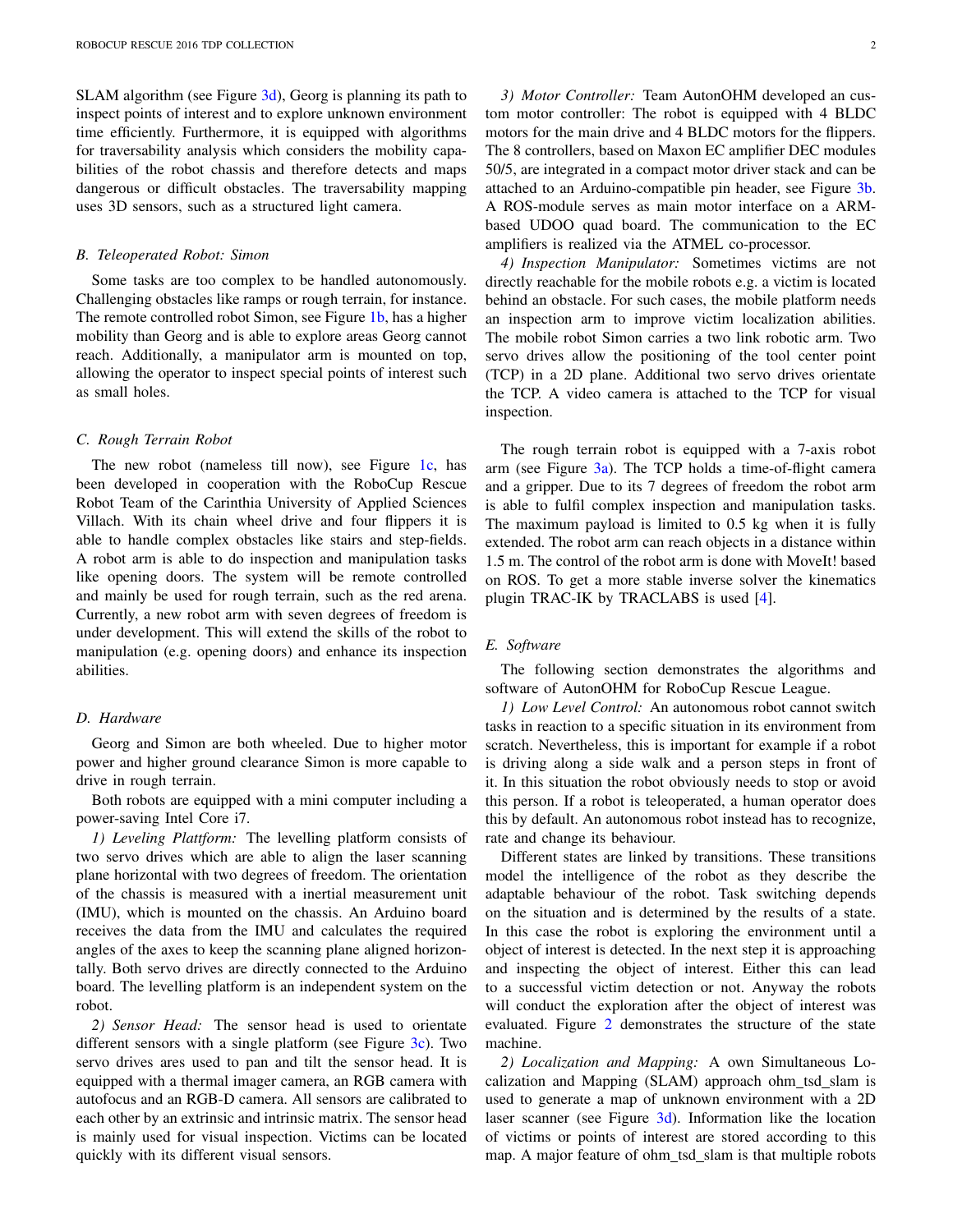TABLE I NETWORK COMMUNICATION FOR ROBOTS AND OPERATORS.

| <b>Frequency</b>    |         | <b>Band Power(mW)</b> |
|---------------------|---------|-----------------------|
| 2.4 GHz - $802.11g$ |         | < 125                 |
| 4.0 GHz - 802.11a   | 157     | < 125                 |
| 400 MHz             | $1 - 8$ | < 500                 |

can create a map together. Additionally, robust localization is guaranteed by use of a Random Sample and Consensus (RANSAC) approach [5].

*3) Victim Detection:* Vital signs are detected with help of different sensors. A sensor head is used to orientate the sensors without moving the whole robot. The sensor head uses video-, thermal- and RGB-D cameras for virtual perception. A CO2 sensor is mounted in front of the robot to detect breathing.

*4) Navigation:* Every Robot needs the capability to move from one point to an other. If the direct way is not free of obstacles, then a passable path must be found. Therefore path planning is needed. The path planning node from the autonomous robot uses a modified A\*-Algorithm that uses cost-maps as heuristic hints [6].

*5) Point of Interest Search:* The wall finder searches walls in the Occupancy Grid Map. At first points which are a change over from free cells to occupied cells are extracted. In this set of points the wall finder searches for straight lines using RANSAC [5] algorithm. The Occupancy Grid Map is a 2D map, so straight lines are interpreted as walls. The wall finder locates both sides of an wall (see Figure 3f). Based on the found walls, target poses (points of interest) are computed and inspected by the robot.

*6) Exploration:* If the autonomous robot Georg has passed all points of interest (POI), it searches for unknown areas in the arena and moves towards these areas. This is also the main task in the RoboCup Rescue autonomy challenge. Therefore a ROS node defines target poses which are generated by a frontier exploration algorithm [7]. This algorithm uses the occupancy grid map to find regions which the autonomous robot has not seen before. The frontier algorithm searches for frontiers between free cells and unknown cells. These frontiers must fulfill some conditions, e.g. the frontier must be as wide as the robot.

# *F. Communication*

For network communication the frequency of 5 GHz in channel 157 has been chosen. Another frequency of 440 MHz is used for 2-way radio communication between team members in the setup phase. Table I shows all used frequencies and their transmission power.

## *G. Human-Robot Interface*

For moderate rough terrain (orange arena) the operator controls the robot with a game pad. The controlling is similar to computer games and allows easy adaptation. Furthermore the operator gets feedback with vibrations of the game pad in case of collisions. To prevent damage to the robot or to the environment a collision-avoidance system reduces the velocity while the robot nears up to an obstacle.



Fig. 2. State machine for autonomous behaviour.

The Graphical User Interface (GUI) consists of two parts. One part is the ROS display tool rviz and the second part a self written GUI with a custom Star Trek design. Figure 3e shows the GUI. On the left hand side, the driver camera is displayed. At the top right different optical sensors can be displayed.

To set up the robot for a mission, several measures have to be accomplished, for instance, powering up the drives and enable panning of the laser scanner. A checklist and basic training for team members and contributors minimize errors in start-up. For teleoperated driving the operator should be used to the operation with a game pad. Also, the small viewing angle of the camera takes time to get used to.

#### III. APPLICATION

## *A. Set-up and Break-Down*

Due to pressure of time in competition, setup and handling of the robots and the operator station needs to be efficient. The network is powered by an uninterruptible power supply and can operate for several hours without external powering. Router, antenna and power supply are mounted to one unit for easy carrying. The operator uses a laptop computer to communicate over the network with the robot. Each robot is ready to run within few minutes. Because of the robots weight of more than 30 kilograms and the uninterruptible power supply, the set-up needs to be done by at least two persons.

## *B. Mission Strategy*

Team AutonOHM focuses on multi-robot systems: One robot is not enough to fulfill the various tasks in RoboCup Rescue as well as in a real disaster scenario. Therefore several robots should help task forces to search for victims. For RoboCup Rescue one robot will be driven teleoperated while a second robot should perform autonomous exploration and victim detection. With this mission strategy points in competition could be ideally twice as high compared to a one robot system.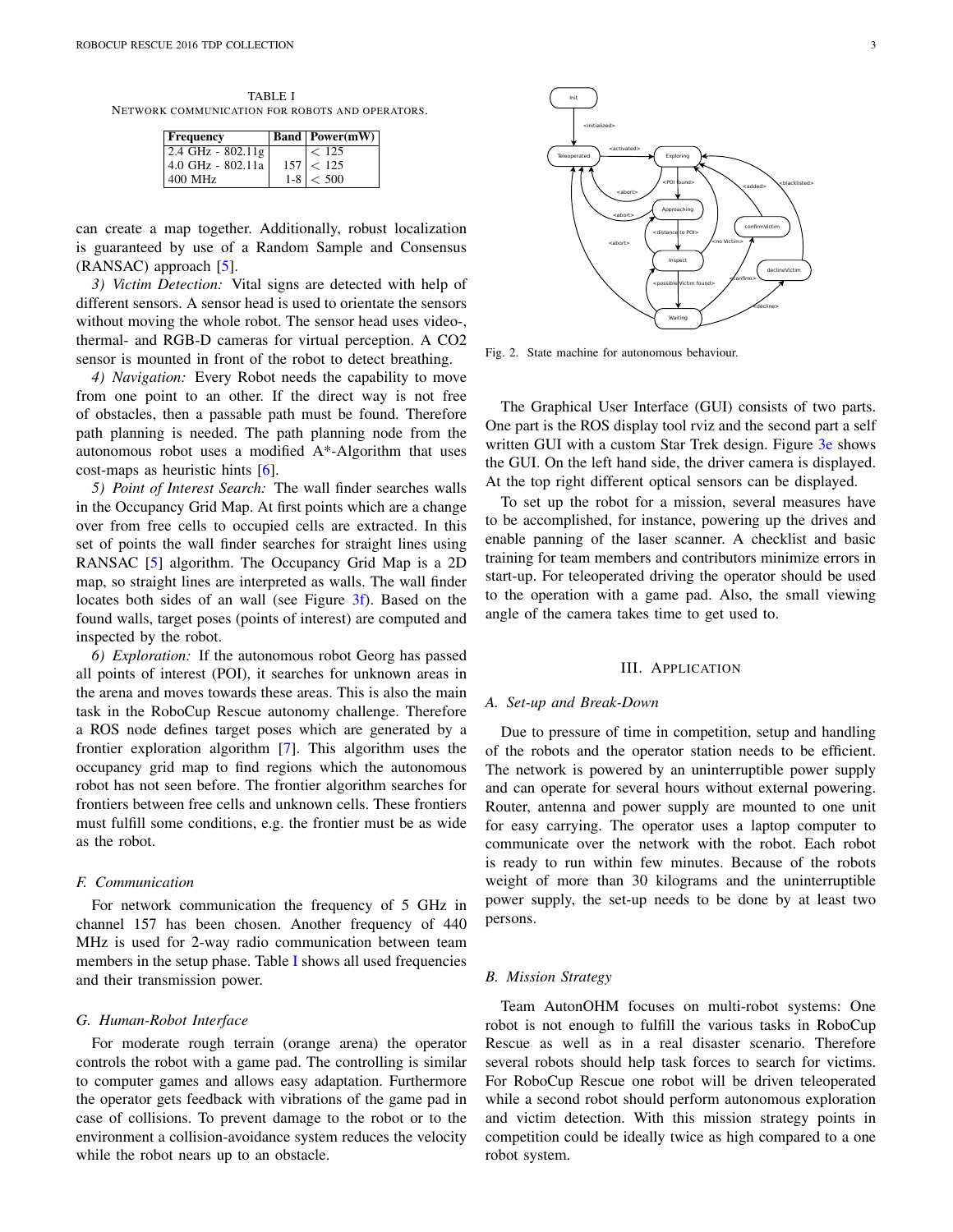

Fig. 3. Different hardware and software components of our robot systems.

# *C. Experiments*

Team AutonOHM testes different sensors for different scenarios: Optical sensors could fail in an environment containing smoke or dust. Beside optical sensors, ultra sonic range finder and RADAR sensors are tested to guarantee perception in such an environment. Since 2014 team AutonOHM collaborates with the local fire brigade of Nuremberg, testing sensors suitable for smoked areas and zero sight.

## *D. Application in the Field*

In September 2013 the platform was employed in the training of the fire brigade of Dettelbach, Germany, in order to discover the requirements for human-robot collaboration (see Figure  $3g$ . The acceptability of the fire-fighter depends on their age and their experience with computer technology. The robot should increase its durability and battery life more to perform well in a real disaster scenario. Also signal shielding from concrete dam or steel-girder constructions can cause errors and should be concerned.

# IV. CONCLUSION

One single robot is not suitable to perform all tasks in RoboCup Rescue as well as in real disaster scenarios. In future work, the team will enhance the software used for both robots. Here, the focus especially is on the autonomy and the mapping capabilities. Traversability is an important point for autonomy. The autonomous robot has to decide if it is able to drive through the new explored terrain. A 3D sensor is essential for this task, a possible approach is to map the height of the terrain and search for steep gradients in this map. Additionally, obstacle classification will be integrated in the software of all robots, to check traversability and enhance the exploration capabilities. Furthermore, there are additional points to score with obstacle classification. The last point is the enhancement of the self developed multi-robot SLAM. An other important part is the development of an intuitive robot arm control.

Such a contol system must contain semi-autonomous control mechanisms for inspection and grasping.

# APPENDIX A TEAM MEMBERS AND THEIR CONTRIBUTIONS

The team AutonOHM consists out of serveral students and research assistants of the Nuremberg Institute of Technology. The following list is in alphabetic order:

| • Daniel Ammon        | <b>SLAM</b>       |
|-----------------------|-------------------|
| • Jörg Arndt          | Algorithms        |
| • Martin Fees         | Mechanical design |
| • Tobias Fink         | <b>SLAM</b>       |
| • Franziska Frenzel   | GUI               |
| • Johanna Gleichauf   | Lokalisierung     |
| • Philipp Koch        | Traversability    |
| • Markus Kühn         | <b>SLAM</b>       |
| • Stefan May          | SLAM              |
| • Christian Merkl     | Exploration       |
| • Christian Pfitzner  | Autonomy          |
| • Michael Schmidpeter | Navigation        |
| • Johannes Vollet     | Sensor Processing |
|                       |                   |

# APPENDIX B

#### LISTS

#### **REFERENCES**

- [1] A. Jacoff, R. Sheh, A.-M. Virts, T. Kimura, J. Pellenz, S. Schwertfeger, and J. Suthakorn, "Using competitions to advance the development of standard test methods for response robots," in *Proceedings of the Workshop on Performance Metrics for Intelligent Systems*. ACM, 2012.
- [2] S. May, R. Koch, P. Koch, R. Koch, C. Merkl, C. Pfitzner, and A. Nüchter, "A Generalized 2D and 3D Multi-Sensor Data Integration Approach based on Signed Distance Functions for Multi-Modal Robotic Mapping," in *19th International Workshop on Vision, Modeling and Visualization . VMV 2014*, Darmstadt, Germany 2014, 2014.
- [3] P. Koch, S. May, M. Schmidpeter, M. Kuhn, C. Pfitzner, C. Merkl, R. Koch, M. Fees, J. Martin, and A. Nuchter, "Multi-robot localization and mapping based on signed distance functions," in *Autonomous Robot Systems and Competitions (ICARSC), 2015 IEEE International Conference on*, 2015.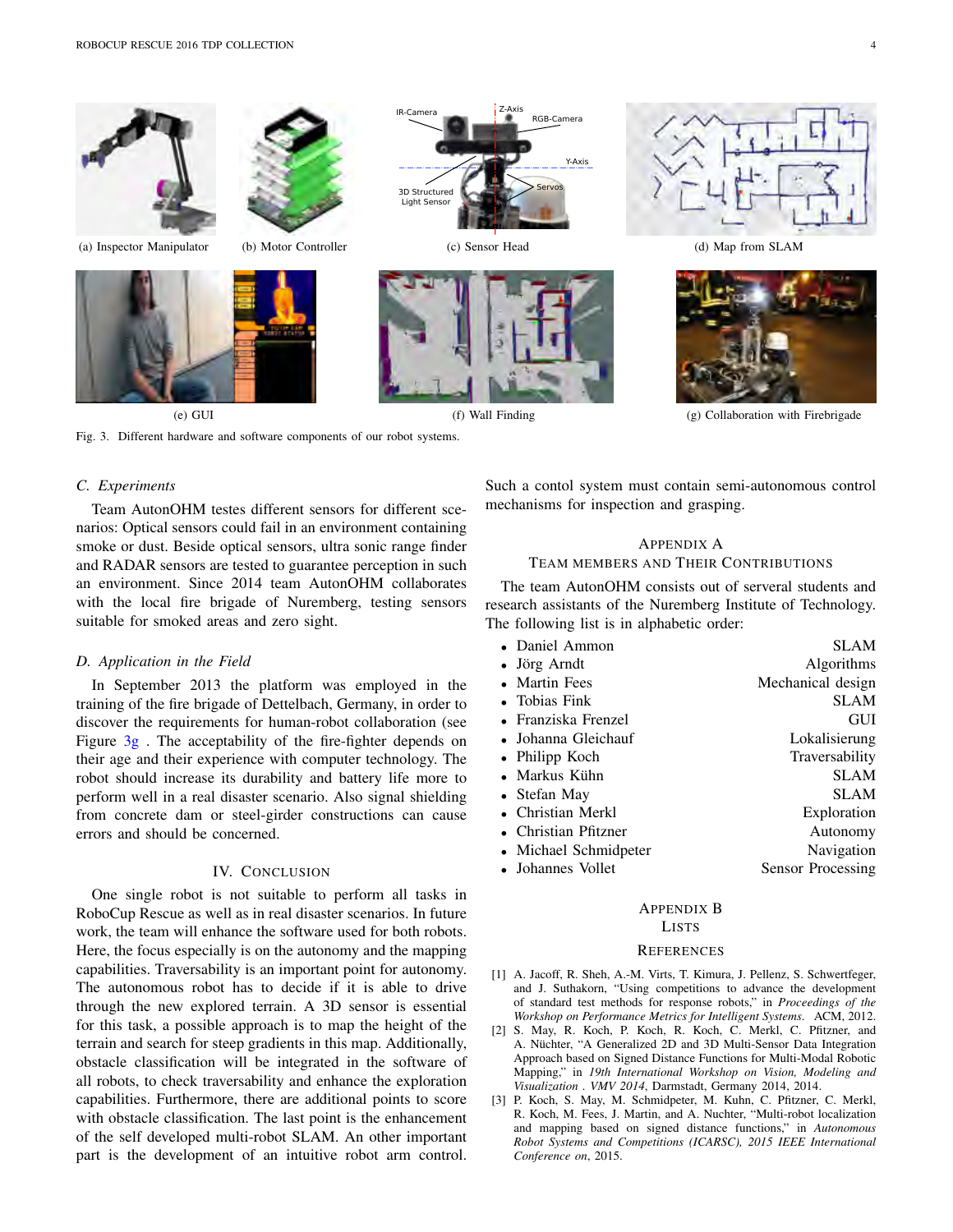TABLE V OPERATOR STATION

| Attribute                                    | Value                                 |
|----------------------------------------------|---------------------------------------|
| Name                                         | <b>Operator Station</b>               |
| System Weight                                | 3.2kg                                 |
| Weight including transportation case         | 4.5kg                                 |
| Transportation size                          | $0.4 \times 0.4 \times 0.2 \text{ m}$ |
| Typical operation size                       | $0.4 \times 0.4 \times 0.4 \text{ m}$ |
| Unpack and assembly time                     | $1$ min                               |
| Startup time (off to full operation)         | 1 min                                 |
| Power consumption (idle/ typical/ max)       | 60 / 80 / 90 W                        |
| Battery endurance (idle/ normal/ heavy load) | 5/3/2 h                               |
| Cost                                         | <b>EUR 2,800</b>                      |

TABLE VI HARDWARE COMPONENTS LIST

| Part                   | Brand & Model                  | Unit Price       | Num.                                            |
|------------------------|--------------------------------|------------------|-------------------------------------------------|
| Drive motors           | <b>Maxon EC 30 200 W</b>       | <b>EUR 830</b>   | $\overline{4}$                                  |
|                        | <b>Maxon RE 50 200 W</b>       | <b>EUR 870</b>   | $\overline{c}$                                  |
|                        | Maxon EC max 40 70 W           | <b>EUR 490</b>   | $\overline{\mathbf{4}}$                         |
|                        | Robotis Dynamixel AX-12        | <b>EUR 45</b>    | $\overline{4}$                                  |
|                        | <b>Robotis Dynamixel MX-28</b> | <b>EUR 180</b>   | 6                                               |
|                        | Robotis Dynamixel MX-64        | <b>EUR 280</b>   | $\overline{\mathbf{c}}$                         |
|                        | Robotis Dynamixel MX-106       | <b>EUR 460</b>   | $\overline{2}$                                  |
| Motor drivers          | <b>DEC 50/5</b>                | <b>EUR 50</b>    | 10                                              |
|                        | Robotis OpenCM9.04 Board       | <b>EUR 15</b>    | 2                                               |
|                        | USB2Dynamixel                  | <b>EUR 45</b>    | $\overline{c}$                                  |
| Gear                   | Maxon GP 42 C                  | <b>EUR</b>       | $\overline{4}$                                  |
| DC/DC                  | M <sub>4</sub> ATX             | <b>EUR 85</b>    | $\overline{4}$                                  |
| <b>Batteries</b>       | 12V 10 Ah lead-acid battery    | <b>EUR 35</b>    | $\overline{4}$                                  |
|                        | 8x3.3V LiFePO4                 | <b>EUR 400</b>   | 1                                               |
| Micro controller       | <b>Arduino Nano</b>            | EUR <sub>5</sub> | $\overline{6}$                                  |
| Computing Unit         | Mini-PC                        | <b>EUR 800</b>   | 3                                               |
| WiFi Adapter           | Netgear N900                   | <b>EUR 30</b>    | $\overline{3}$                                  |
| <b>IMU</b>             | <b>XSense Mti-10</b>           | EUR 1,100        | ī                                               |
| Cameras                | Logitech c920                  | <b>EUR 65</b>    | $\overline{4}$                                  |
|                        | Logitech c930                  | <b>EUR 70</b>    | $\overline{c}$                                  |
|                        | Genius F100                    | <b>EUR 35</b>    | $\overline{\mathbf{c}}$                         |
|                        | Sony PS Eye Camera             | EUR <sub>5</sub> |                                                 |
|                        | <b>Asus Xtion Pro</b>          | <b>EUR 135</b>   | $\begin{array}{c} 2 \\ 3 \\ 3 \\ 3 \end{array}$ |
| <b>Infrared Camera</b> | Optris PI160                   | EUR 2,500        |                                                 |
| LRF                    | <b>Sick TiM561/551</b>         | EUR 1,250        |                                                 |
| $CO2$ Sensor           | MG811                          | <b>EUR 30</b>    | $\overline{\mathbf{3}}$                         |
| Robot Arm              | Harmonic Drive(HD) CHA-        | <b>EUR 2,400</b> | $\overline{1}$                                  |
|                        | 17A-100-E                      |                  |                                                 |
|                        | <b>HD FHA-14C-100-E</b>        | EUR 1,600        | $\mathfrak{2}$                                  |
|                        | <b>HD FHA-11C-100-E</b>        | <b>EUR 1,500</b> | $\mathbf{1}$                                    |
|                        | <b>Robotis Dynamixel MX-28</b> | <b>EUR 180</b>   | 5                                               |
| Motor drivers          | Elmo MC Gold DC Whistle        | <b>EUR 570</b>   | $\overline{4}$                                  |
|                        | Robotis OpenCM9.04 Board       | <b>EUR 15</b>    | $\mathbf{1}$                                    |
| <b>Power Station</b>   | <b>USV APC Smart UPS 750</b>   | <b>EUR 250</b>   | $\overline{1}$                                  |
| Rugged Operator Laptop | <b>Dell M4800 Workstation</b>  | <b>EUR 3,500</b> | ī                                               |

| TABLE II    |
|-------------|
| ROBOT GEORG |

| Attribute                                    | Value                         |
|----------------------------------------------|-------------------------------|
| Name                                         | Georg                         |
| Locomotion                                   | wheeled                       |
| System Weight                                | 30kg                          |
| Weight including transportation case         | 36kg                          |
| Transportation size                          | $0.6 \times 0.6 \times 0.5$ m |
| Typical operation size                       | $0.5 \times 0.8 \times 0.4$ m |
| Unpack and assembly time                     | $10 \text{ min}$              |
| Startup time (off to full operation)         | $5 \text{ min}$               |
| Power consumption (idle/ typical/ max)       | 60 / 200 / 600 W              |
| Battery endurance (idle/ normal/ heavy load) | 240 / 120 / 60 min            |
| Maximum speed (flat/ outdoor/ rubble pile)   | $1.5 / 1 / - m/s$             |
| Payload (typical, maximum)                   | $3/10$ kg                     |
| Support: set of bat. chargers total weight   | 2.5kg                         |
| Support: set of bat. chargers power          | 1,200W (100-240V AC)          |
| Support: Charge time batteries (80%/ 100%)   | 90 / 120 min                  |
| Support: Additional set of batteries weight  | 8kg                           |
| Cost                                         | EUR 18.000                    |

TABLE III ROBOT SIMON

| Attribute                                    | Value                                 |
|----------------------------------------------|---------------------------------------|
| Name                                         | Simon                                 |
| Locomotion                                   | wheeled                               |
| System Weight                                | 50kg                                  |
| Weight including transportation case         | 55kg                                  |
| Transportation size                          | $0.7 \times 0.6 \times 0.7$ m         |
| Typical operation size                       | $0.7 \times 0.6 \times 0.7 \text{ m}$ |
| Unpack and assembly time                     | $3 \text{ min}$                       |
| Startup time (off to full operation)         | $5 \text{ min}$                       |
| Power consumption (idle/ typical/ max)       | 100 / 350 / 1200 W                    |
| Battery endurance (idle/ normal/ heavy load) | $600 / 240$ / - min                   |
| Maximum speed (flat/ outdoor/ rubble pile)   | $3/3/-$ m/s                           |
| Payload (typical, maximum)                   | $10/65$ kg                            |
| Arm: maximum operation height                | 80 cm                                 |
| Arm: payload at full extend                  | $0.25$ kg                             |
| Support: set of bat. chargers total weight   | 2.5kg                                 |
| Support: set of bat. chargers power          | 1,200W (230V AC)                      |
| Support: Charge time batteries (80%/100%)    | 120 / 200 min                         |
| Cost                                         | EUR 23,000                            |
| Based on                                     | <b>Summit XL</b>                      |

TABLE IV ROBOT NEW ONE

| Attribute                                  | Value                                 |
|--------------------------------------------|---------------------------------------|
| Name                                       | <b>NewRobot</b>                       |
| Locomotion                                 | tracked                               |
| System Weight                              | $70\text{kg}$                         |
| Weight including transportation case       | $85$ kg                               |
| Transportation size                        | $0.8 \times 0.5 \times 0.5 \text{ m}$ |
| Typical operation size                     | $1.2 \times 0.5 \times 0.5$ m         |
| Unpack and assembly time                   | $15 \text{ min}$                      |
| Startup time (off to full operation)       | $10 \text{ min}$                      |
| Maximum speed (flat/ outdoor/ rubble pile) | $1/1/-$ m/s                           |
| Arm: maximum operation height              | 155 cm                                |
| Arm: payload at full extend                | 0.5kg                                 |
| Cost                                       | EUR 26,000                            |

- [4] P. Beeson and B. Ames, "TRAC-IK: An open-source library for improved solving of generic inverse kinematics," in *Proceedings of the IEEE RAS Humanoids Conference*, Seoul, Korea, 2015.
- [5] M. A. Fischler and R. C. Bolles, "Random Sample Consensus: A Paradigm for Model Fitting with Applicatlons to Image Analysis and Automated Cartography," *Communications of the ACM*, vol. 24, 1981.
- [6] Peter E. Hart, Nils J. Nilsson and Bertram Raphael, "A Formal Basis forthe Heuristic Determination of Minimum Cost Paths," *IEEE Transactions on Systems Science and Cybernetics*, 1968.
- [7] B. Yamauchi, "A frontier-based approach for autonomous exploration," *Proceedings of the IEEE International Symposium on Computational Intelligence, Robotics and Automation*, 1997.
- [8] M. Quigley, K. Conley, B. P. Gerkey, J. Faust, T. Foote, J. Leibs, R. Wheeler, and A. Y. Ng, "ROS: an open-source Robot Operating System," in *ICRA Workshop on Open Source Software*, 2009.

TABLE VII SOFTWARE LIST

| Name                       |        | Version   License | Usage                   |
|----------------------------|--------|-------------------|-------------------------|
| Ubuntu                     | 14.04  | open              | <b>Operation System</b> |
| <b>ROS [8]</b>             | indigo | <b>BSD</b>        | Middle Ware             |
| <b>PCL [9]</b>             | 1.7    | <b>BSD</b>        | <b>ICP</b>              |
| OpenCV [10], [11]          | 2.4.8  | <b>BSD</b>        | Victim detection        |
| OpenCV [12]                | 2.4.8  | <b>BSD</b>        | LBP: Hazmat detection   |
| O <sub>t4</sub>            | 4.8    | GPL.              | GUI                     |
| ohm tsd Slam $[2]$ , $[3]$ | indigo |                   | Multi-Robot Slam        |
| optris_drivers             | indigo | <b>BSD</b>        | Thermal Imager          |
| <b>MoveIt!</b> [13]        | indigo | <b>BSD</b>        | Robot arm control       |
| TRAC-IK [4]                | v1.4.0 | <b>BSD</b>        | Inverse kinematic       |